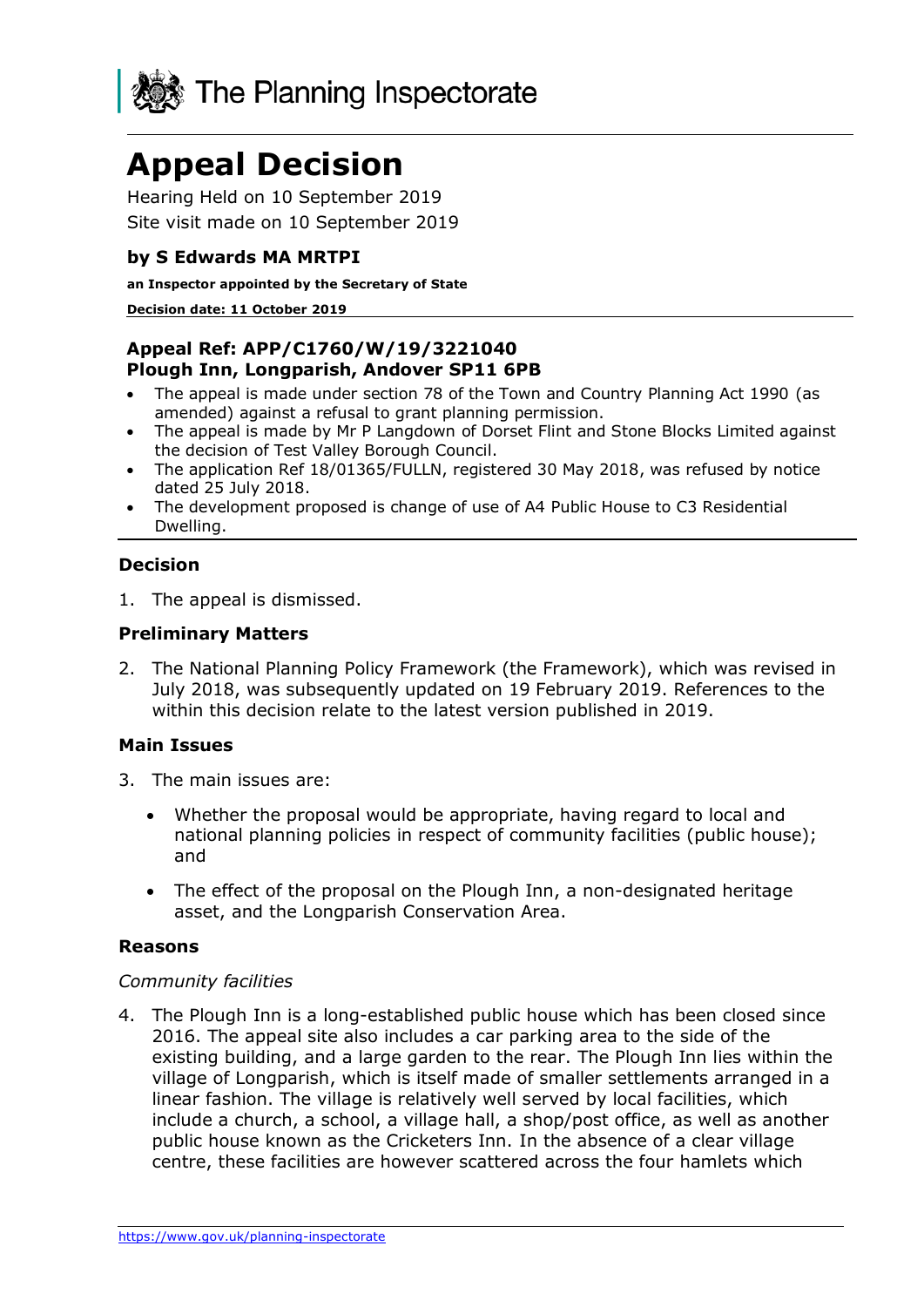form part of Longparish, and some are therefore at considerable distance from each other.

- 5. Having regard to the submitted evidence and representations made at the Hearing by residents and Longparish Parish Council, there is no doubt that the Plough Inn is valued by the local community. This is further exemplified by the fact that the appeal premises were recently listed as an Asset of Community Value. Interested parties have described the use of the premises as being linked to social activities within the village, thereby providing a significant community facility.
- 6. Policy COM14 of the Test Valley Borough Local Plan $<sup>1</sup>$  (LP) seeks to resist the</sup> loss of community services and facilities such as public houses, unless it is demonstrated that the use is no longer or cannot be made commercially viable, the building can no longer provide suitable accommodation or is no longer needed for the existing use or another community use. The supporting text to Policy COM14 details the type of information sought by the Council to justify the loss of these services and facilities. It notably requires the property to be marketed for their current and alternative uses as listed in the policy for a period of 6 months in appropriate publications and at an appropriate value, and evidence of contact with cultural and community organisations who may wish to use the premises to be provided. This policy is consistent with the aspirations of the Framework, which seek to retain and develop accessible local services and community facilities to support a prosperous rural economy<sup>2</sup>.
- 7. The submitted marketing evidence shows that the public house, which was then owned by EI Group plc, was firstly advertised for a free of tie lease in March 2016 by Drake & Company. The premises were occupied by a new tenant from August to October 2016 but during that time, the public house was still marketed by the same agent, on a lease basis. EI Group plc then made the decision to dispose of this asset which, according to the appellant, was justified by the difficulties to retain the public house open over the past 15 years and the succession of short-term tenancies, despite significant investment.
- 8. The freehold of the property was advertised from November 2016, until it was acquired by the appellant in February 2017, with the intention to establish an alternative use on the basis that the use of the premises as a public house was no longer considered viable. Whilst the site was overall marketed for a period exceeding the 6-month period required by Policy COM14, it is of note that the freehold of the premises was only advertised for a short period of time, and over the festive period. This could explain the limited level of interest which was received in that particular regard.
- 9. The marketing of the premises included the display of a 'To Let/For Sale' board on site, the preparation of sales particulars and emails which were sent out to a number of commercial and residential estate agents, restaurants and public house operators, advertising on property websites and trade publications, but also open viewing sessions. Throughout the marketing campaign, the decision was made to invite offers rather than quoting a rent or sale price. Although it may be argued that the absence of guide price sought to encourage unconditional offers, it fails to ascertain whether the premises have been marketed at an appropriate value.

<sup>-</sup> $1$  Test Valley Borough Revised Local Plan DPD – Adopted Local Plan 2011-2029 (January 2016). <sup>2</sup> Paragraph 83.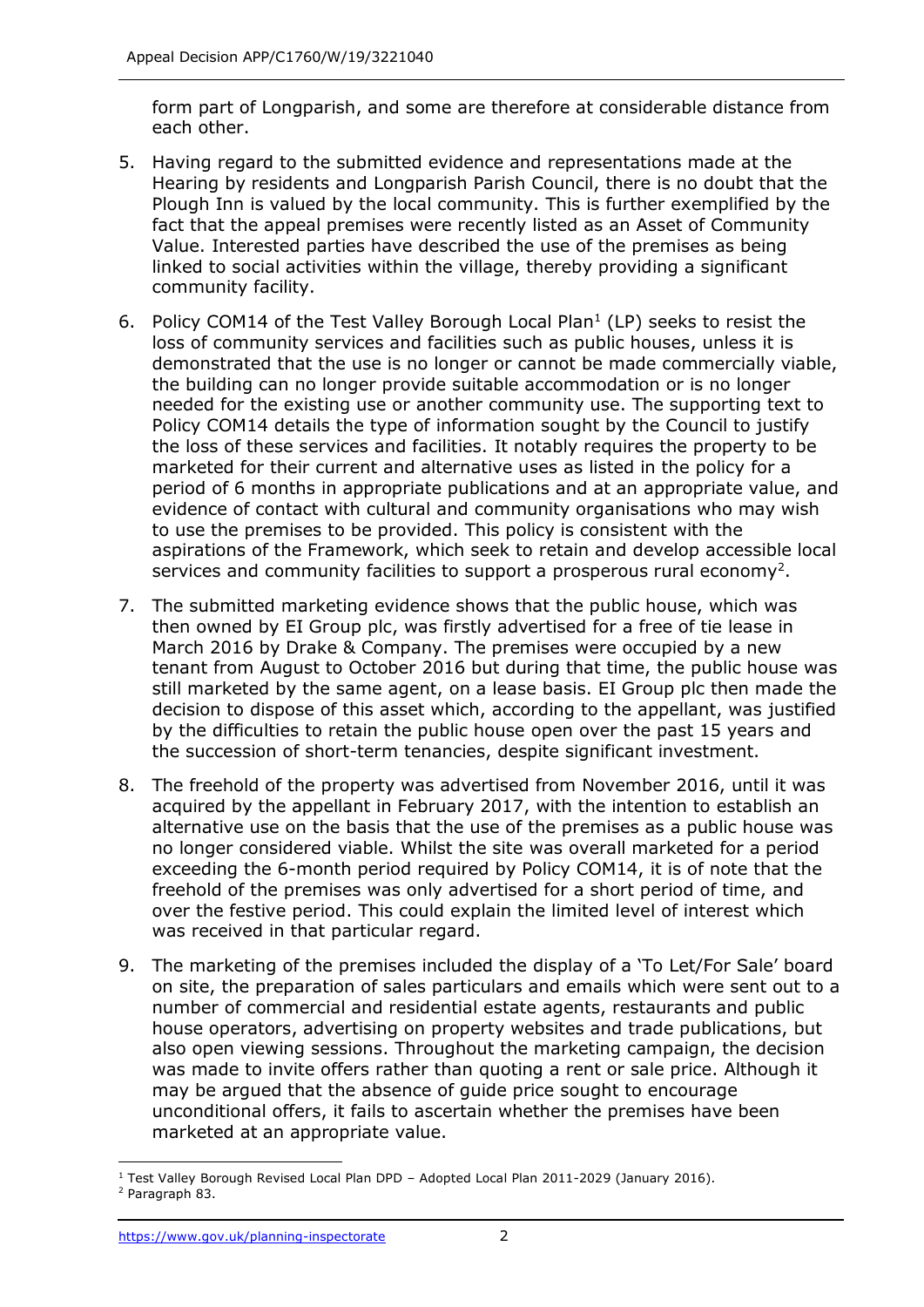- 10. It is possible that the Plough Inn may not survive in the longer term when considering the known difficulties experienced by public houses, particularly in rural areas, but the submitted evidence does not adequately show that it is no longer or cannot be made commercially viable. Additionally, no substantial information has been brought to my attention to demonstrate that the property has been marketed for alternative uses as referred by the supporting text to Policy COM14. Neither have I seen evidence of contacts with cultural or community organisations who could be interested in using the premises, other than correspondence with Longparish Parish Council after the site had been purchased by the appellant.
- 11. Yet, there is strong interest locally to retain the appeal property as a community facility. In particular, a number of local residents have established 'Plough Ahead', an incorporated community group, and set up a separate legal entity, known as the Longparish Community Pub Ltd (LCPL), to acquire the site. The residents aim to run the premises as a community owned public house with a view to possibly diversify its activities to cater for the specific needs of the inhabitants of Longparish. To that effect, LCPL have commissioned a Business Buyer and Market Valuation Appraisal and prepared a business plan, which sets out how the purchase and development of the appeal premises are intended to be financed. These elements show determination locally to retain the premises as a community facility and demonstrate that there is a real possibility that it could still be used as such.
- 12. As noted above, there is another public house in the village, albeit some distance away from the appeal premises, as well as other community facilities which, having regard to the submissions from interested parties, appear well used. Despite the modest size of the village, there is reasonable prospect that the Plough Inn could complement the offer provided by existing facilities and cater for the specific needs of the local community in a manner which could not be achieved by the previous owner and tenants. Irrespective of the existence of another competitor public house, I find that the loss of this valued asset would therefore be detrimental to the long-term wellbeing of the community.
- 13. I appreciate that the application was refused, despite the absence of objection from the Council's Planning Policy Officer. However, although responses from internal consultees provide valuable support, the final recommendation lies with the Case Officer who is expected to have a greater and more holistic understanding of the application and assessed the planning merits of the proposal.
- 14. My attention has also been drawn to a number of planning applications for the change of use or redevelopment of public houses, which have been approved by the Council in recent years. However, there are inevitably differences between these various schemes, to which I therefore ascribe limited weight. In any event, I am required to determine the appeal before me, having regard to its own planning circumstances.
- 15. On the basis of the available evidence, I consider that the proposal would result in the loss of a valued community facility, which would be contrary to both local and national planning policies. It has not been satisfactorily demonstrated that the use of the premises as a public house are no longer or cannot be made commercially viable. Neither can it be concluded that the building is no longer able to provide suitable accommodation, or needed for its existing use or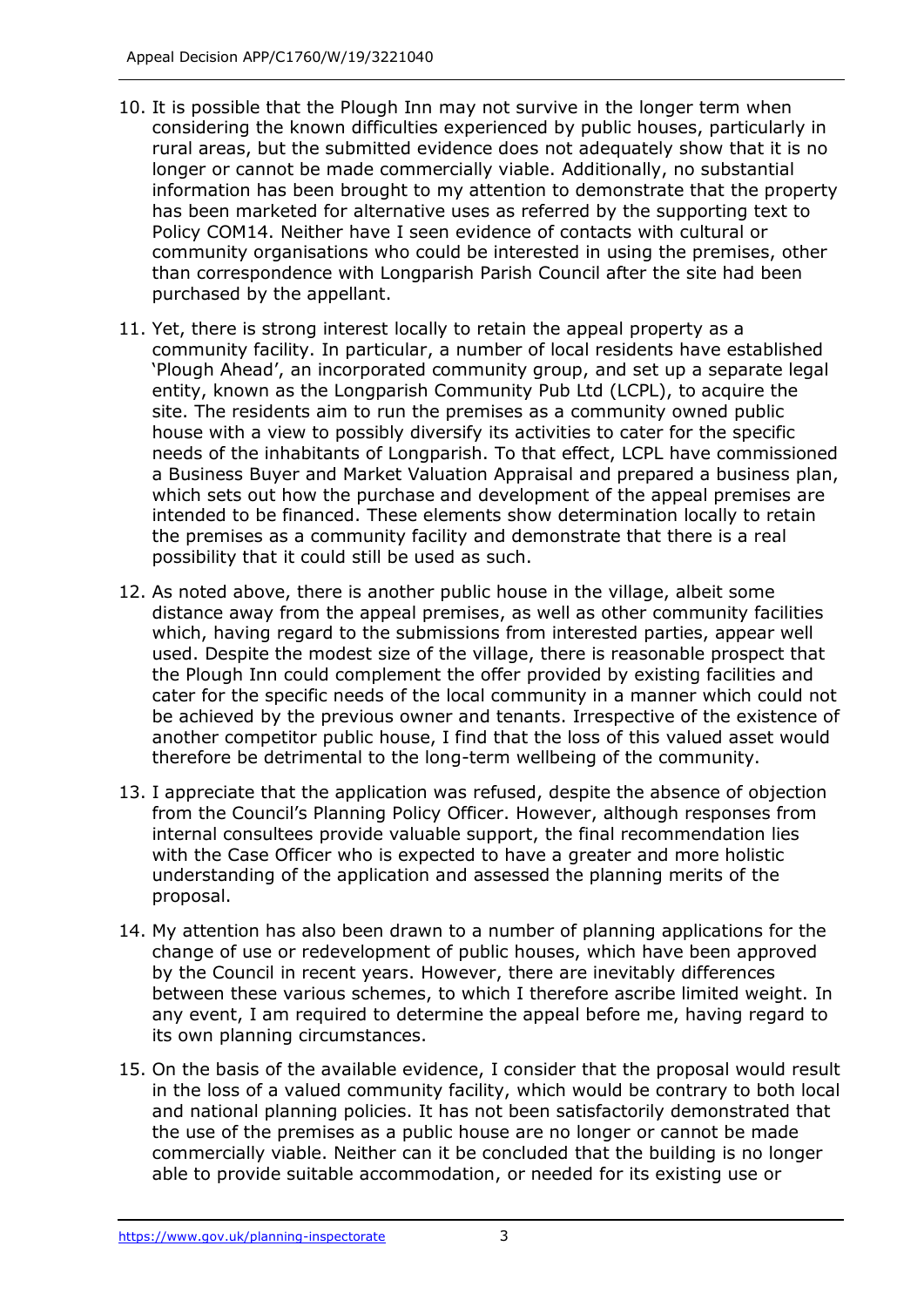another community use. The proposal would therefore fail to accord with the requirements of LP Policy COM14.

### *Heritage*

- 16. The appeal property is an attractive public house building, which lies prominently along the main road through the village. It is identified within the Longparish Conservation Area Character Appraisal as one of the three most notable non-listed buildings within the village and of local interest. Despite some unfortunate additions, this brick-built property with flint banding retains many distinctive features, which include full height canted bay windows, substantial chimney stacks and a gabled porch.
- 17. The building thus makes a substantial positive contribution to the historic character and appearance of the street scene, which forms part of the significance of the Longparish Conservation Area (CA) as a heritage asset. The property is of historic and architectural interest in its own right and, as such, deserves some consideration as a non-designated heritage asset.
- 18. Additionally, the use of the appeal premises as a public house makes an important contribution to the vibrancy of the village, by providing a focal point not just for local residents but also visitors. Whilst the building may have originally been constructed as a dwellinghouse, it has clearly established itself over the past 150 or 200 years as a public house. For these reasons, the loss of such an important community facility would be detrimental to the historic character of Longparish.
- 19. The external alterations required for the conversion of the public house into a single dwelling would remain relatively limited. Whilst the signage has been removed, the appellant would be willing to reinstate this feature, which could be secured by imposing a suitably worded condition.
- 20. Nevertheless, the proposed residential use would generate a much more limited level of activity compared with that of a public house. By its very nature, the dwellinghouse would be unlikely to encourage or even allow visibility into the ground floor level of the building. As a result of the proposal, the inherent social or functional link between the use of the building as a public house and its surroundings would cease.
- 21. This would be exacerbated by the domestic paraphernalia associated with the proposed residential use, which would erode further the historic character of the building. The proposed scheme would affect the social and historic interest of the premises, which would diminish the contribution which the building currently makes to the CA, thus failing to preserve or enhance the character or appearance of the Longparish CA.
- 22. The harm to the CA would be less than substantial but still significant, by reason of the importance of the appeal building within the context of this designated heritage asset. The provision of an additional dwelling would make a modest contribution to housing supply and choice in the area. Whilst the proposal could secure the future use of the building, I am unable to conclude, having regard to the available evidence, that this is the only viable use for the appeal premises and therefore its optimum viable use<sup>3</sup>. On this basis, the harm

j <sup>3</sup> Planning Practice Guidance – Historic Environment (Paragraph: 015 Reference ID: 18a-015-20190723).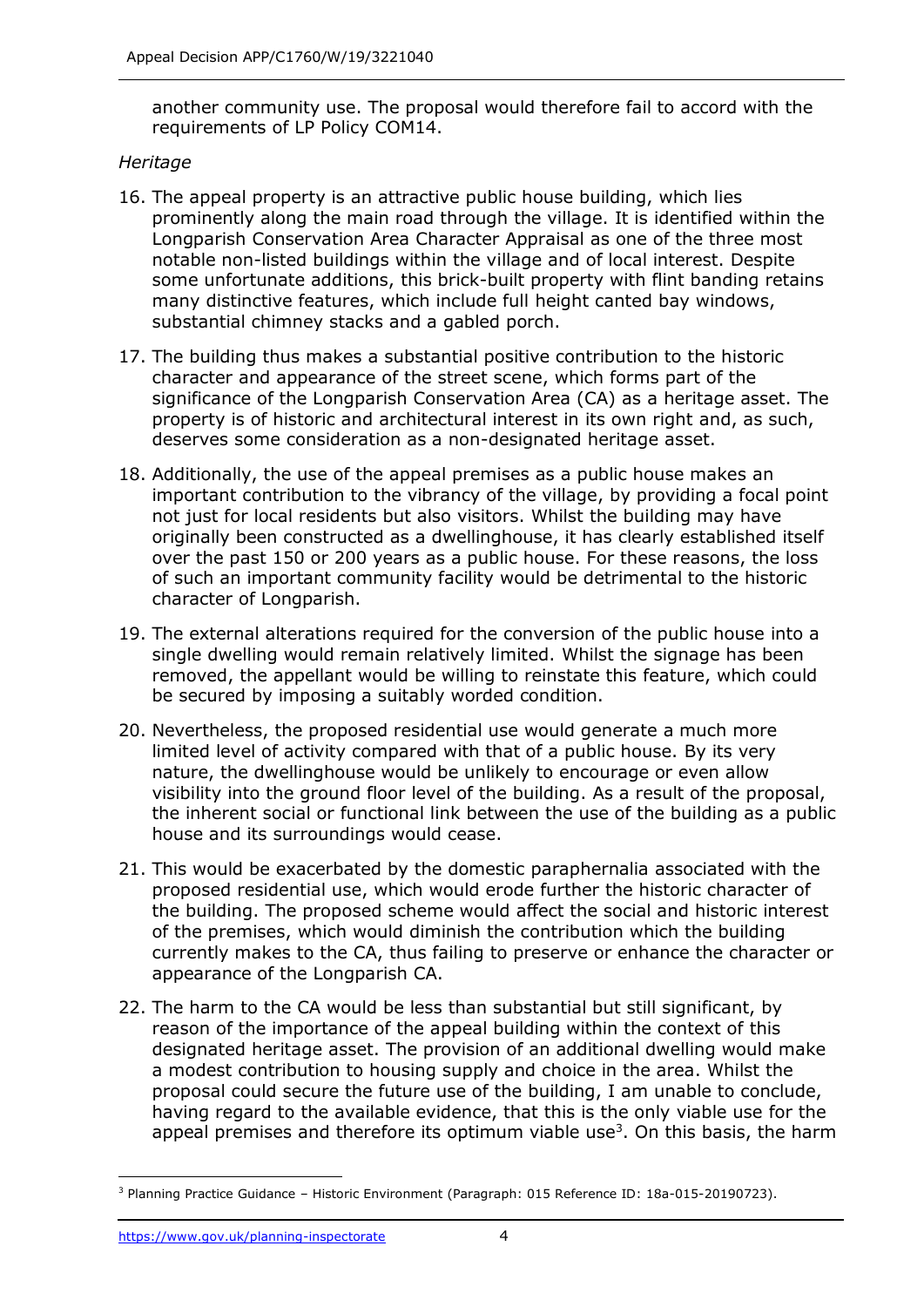to the significance of the CA would outweigh the modest benefits which would be derived from the proposal.

23. I conclude that the proposal would erode the visual prominence and functional role of this non-designated heritage asset, thus causing harm to the contribution it makes to the CA. Consequently, it would fail to preserve or enhance the character or appearance of the Longparish CA. The appeal scheme would therefore conflict with the design aims of LP Policy E1, but also LP Policy E9, which notably requires less than substantial harm to the significance of a designated heritage asset to be considered against the public benefits of the proposal.

## **Other Matters**

- 24. Whilst it is unclear whether the existing public Right of Way which runs across the site would need to be diverted as part of the proposed scheme, this is not a matter for me to determine in the context of a Section 78 appeal for the change of use of an A4 Public House to a C3 Residential Dwelling.
- 25. Following the determination of the planning application, Natural England has issued revised advice in respect of the effect of development proposals on the Solent and Southampton Water internationally designated sites, which include a number of Special Protection Areas and Special Areas of Conservation. High levels of nitrogen and phosphorous have been found within this sensitive water environment, which are currently caused by wastewater from existing housing and agricultural sources.
- 26. There is sound evidence that increased levels of these nutrients are causing a dense growth of certain plants, otherwise known as eutrophication, which is impacting on the Solent's protected habitats and bird species. Therefore, the advice issued by Natural England suggests that residential developments present likely significant effects on the Solent SPAs which, either alone or in combination with other plans and projects, could adversely affect the integrity of these protected sites. At the hearing, the Council confirmed that no mitigation is currently in place to address this issue, and the appellant would be expected to demonstrate the nutrient-neutrality of the proposal.
- 27. As I am dismissing this appeal on other substantive grounds, this is not a matter which needs to be considered further here. However, should the development have been considered acceptable in all other respects, I would have sought to explore the necessity for undertaking an Appropriate Assessment, to ensure the proposal's compliance with Habitats Regulations, in light of the *People over Wind<sup>4</sup>* decision by the Court of Justice of the European Union.

# **Conclusion**

28. For the reasons detailed above, and having regard to all other matters raised, I conclude that the appeal should be dismissed.

*S Edwards*

INSPECTOR

j <sup>4</sup> People over Wind, Peter Sweetman v Coillte Teoranta, Case C-323/17.